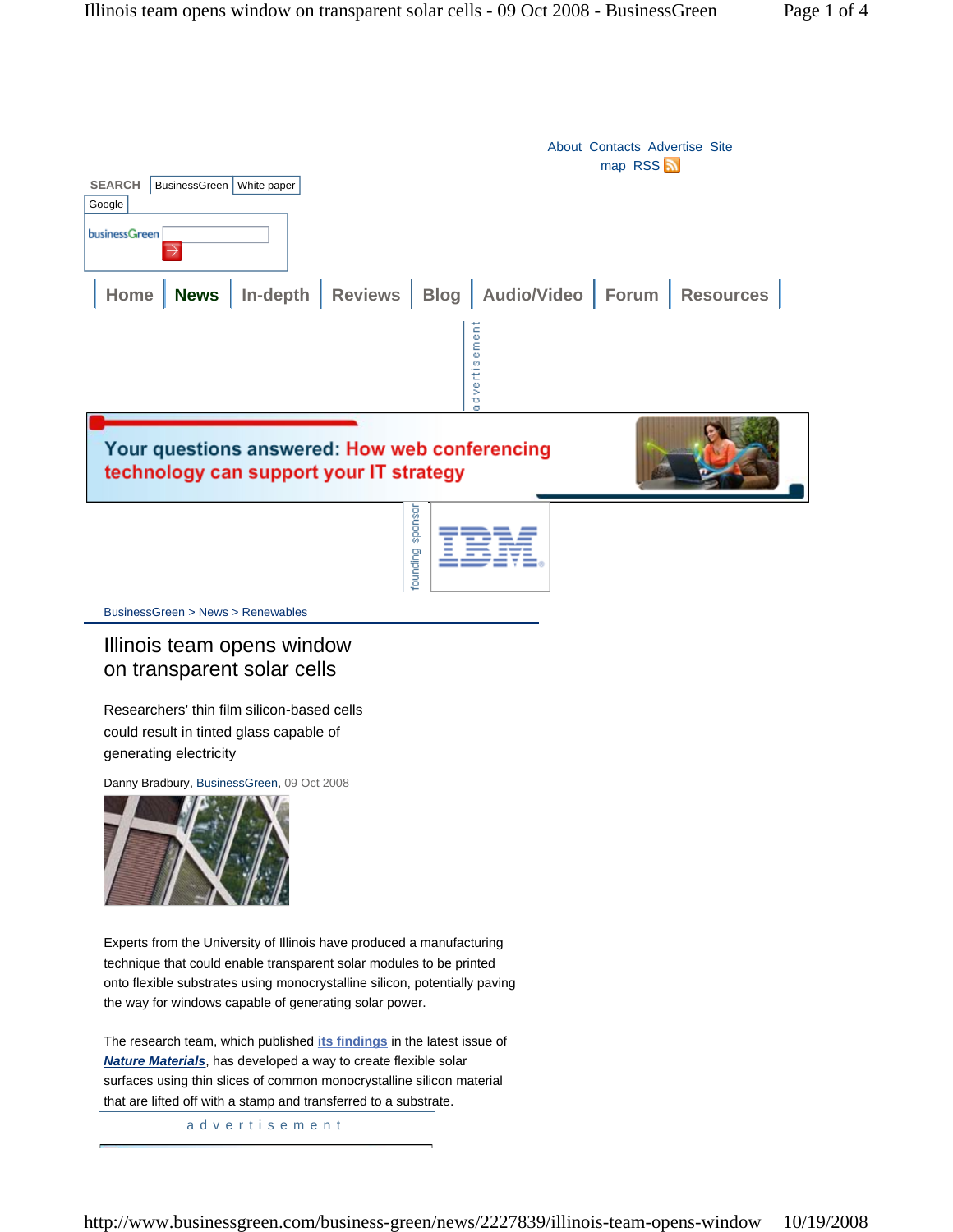Unlike conventional solar panels, the transfer printing method used to produce the cells results in a thickness of around 100 nanometres.

"The efficiency of the microcells that we make now is about 12 per cent," said **John A. Rogers**, founder professor of materials science and engineering and a professor of chemistry at the University of Illinois. "This value is achieved with monocrystalline silicon as the active material, but with otherwise very simple designs.

"More advanced cell designs - such as anti-reflection coatings and light-trapping structures - that are already proven for conventional bulk cells should be applicable to our microcells. If that turns out to be the case, 20 per cent to 22 per cent efficiencies should be possible."

The ability to choose the spacing of cells in solar arrays will make it possible to alter the transparency of solar modules produced using the design, according to Rogers, which could open up applications for design, according to Rogers, which could open<br>**resourcess**<br>building-integrated photovoltaic (PV) systems.

"Flexible PV, in general, is quite attractive for integration on building rooftops and outer structural surfaces," he said. "Semitransparency enables integration with architectural or automotive glass."

Rogers is a co-founder of **Semprius**, a startup company that hopes to use similar semiconductor printing technology to produce thin semiconductor surfaces on various substrates. The company has highlighted flexible displays as a potential application for its technology.

Permalink Comments Forward Print digg del.icio.us reddit!

## related content latest news



**Renewables Abu Dhabi sets thin film solar alight with \$2bn investment** Desert state to tap solar

potential, with strong investment 29 May 2008



**Developer Boffins boost solar cell efficiency** Breakthrough at Northwestern University

promises cheaper solar cells 25 Feb 2008

Chips & Components

#### **UK boffins warm to cheaper solar power**

Durham University unveils £6.3m project to make low-cost photovoltaic cells 14 Jan 2008



**Renewables Suniva to ship ultra thin solar cells by year end**

**Fresh from securing** \$50m in venture capital Suniva announces plans for Atlanta manufacturing facility 06 Feb 2008



Renewables **Lifecycle study** 



**Exclusive: green business support scaled back in wake of Defra cuts**

Agencies confirm services have been axed following Defra's £1bn budget shortfall 17 Oct 2008 **Legislation** 



**California sets out green vision** Wide-reaching plan sets out proposals for cap-and-trade and raft of new

environmental legislation to be in place by 2012 17 Oct 2008 Carbon Trading



 $\theta$  **Trading Emissions offers ray of light in stock market gloom** CDM firm sees share

**⊞** More news price jump on solid financial performance 17 Oct 2008

## latest in-depth

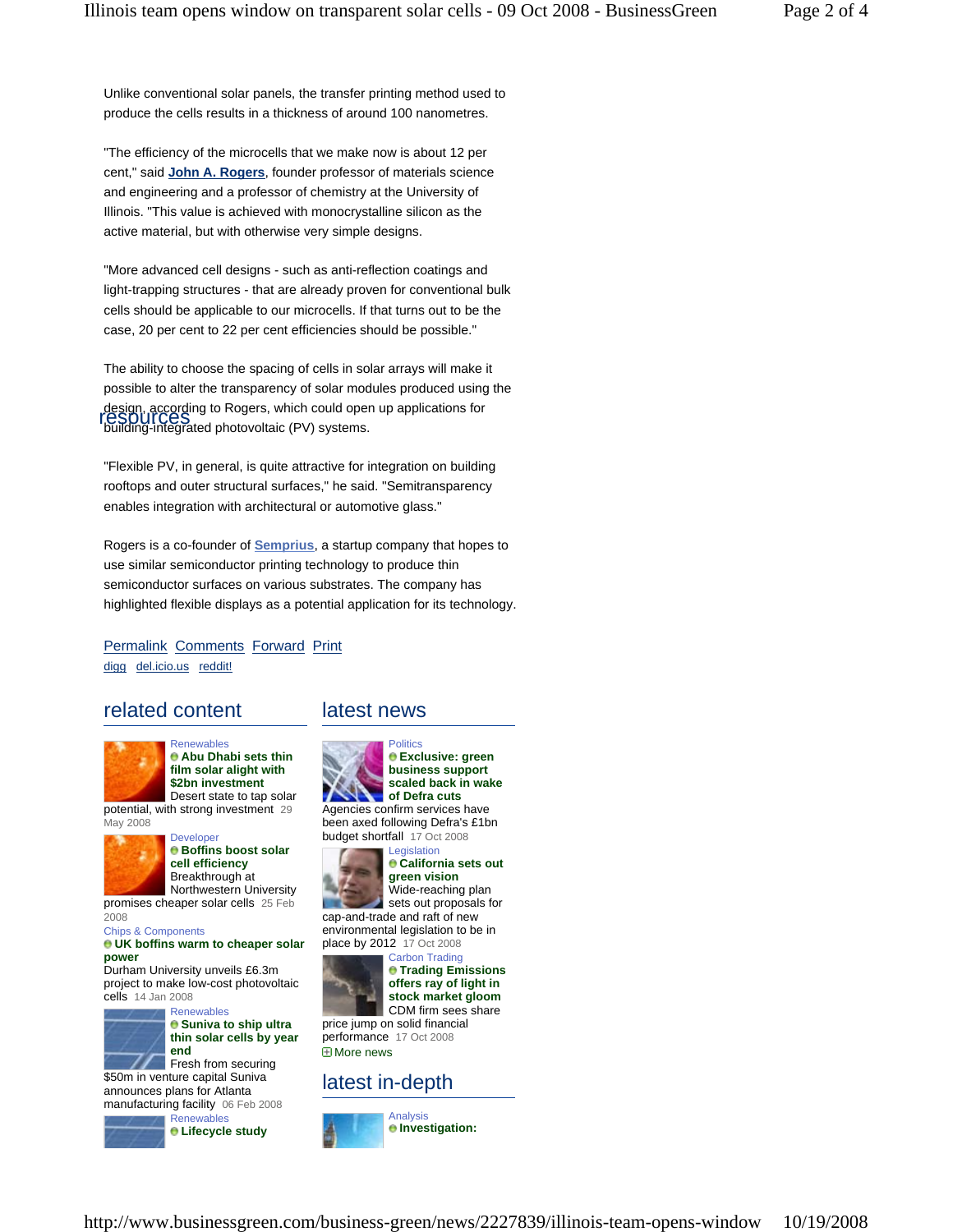**greenest solar option** Research on the environmental impact of solar panel manufacturing processes finds thin-film cells offer greenest option 26 Feb 2008

## forums

**budget cuts cripple** 

### **green business support** Government accused of

systematically scaling down green support for smaller businesses as it attempts to downplay the impact of £1bn budget cuts 17 Oct 2008 Analysis



**The Four Dimensions of View** Greenness

News

Paul Schwarz of market research firm HANSA|GCR outlines the four bases firms must cover if they want their environmental strategy to be taken seriously 16 Oct 2008



**DHL insists carbon neutral supply chains are possible**

Global logistics giant claims thousands of tiny efficiencies can deliver big carbon savings 13 Oct 2008

More in-depth

# what do you think?

**E Post your comment** 

 Send an email to the Business Green editor at feedback@businessgreen.com

**Reader comments for this story**



## **Ads by Google**

**Honda Solar Cell** Learn about Honda's next-generation solar cells and see what we see. www.honda.com

**3M Window Film - Prestige** Get more info & find a dealer for a free estimate on window film. www.3M.com/prestige

**DIY Solar Panels \$200** Seem Impossible? Find Out How You Can Save Thousands in Energy **Costs** www.GreenToolman.com

**Hot Jobs in Solar** Solar Staffing offers training and staffing opportunities in Solar www.solarstaffing.com

**Replacement Windows Top Deals on Replacement Windows! Variety of styles to choose from.** your<br>Www.Hip-Home.com comments